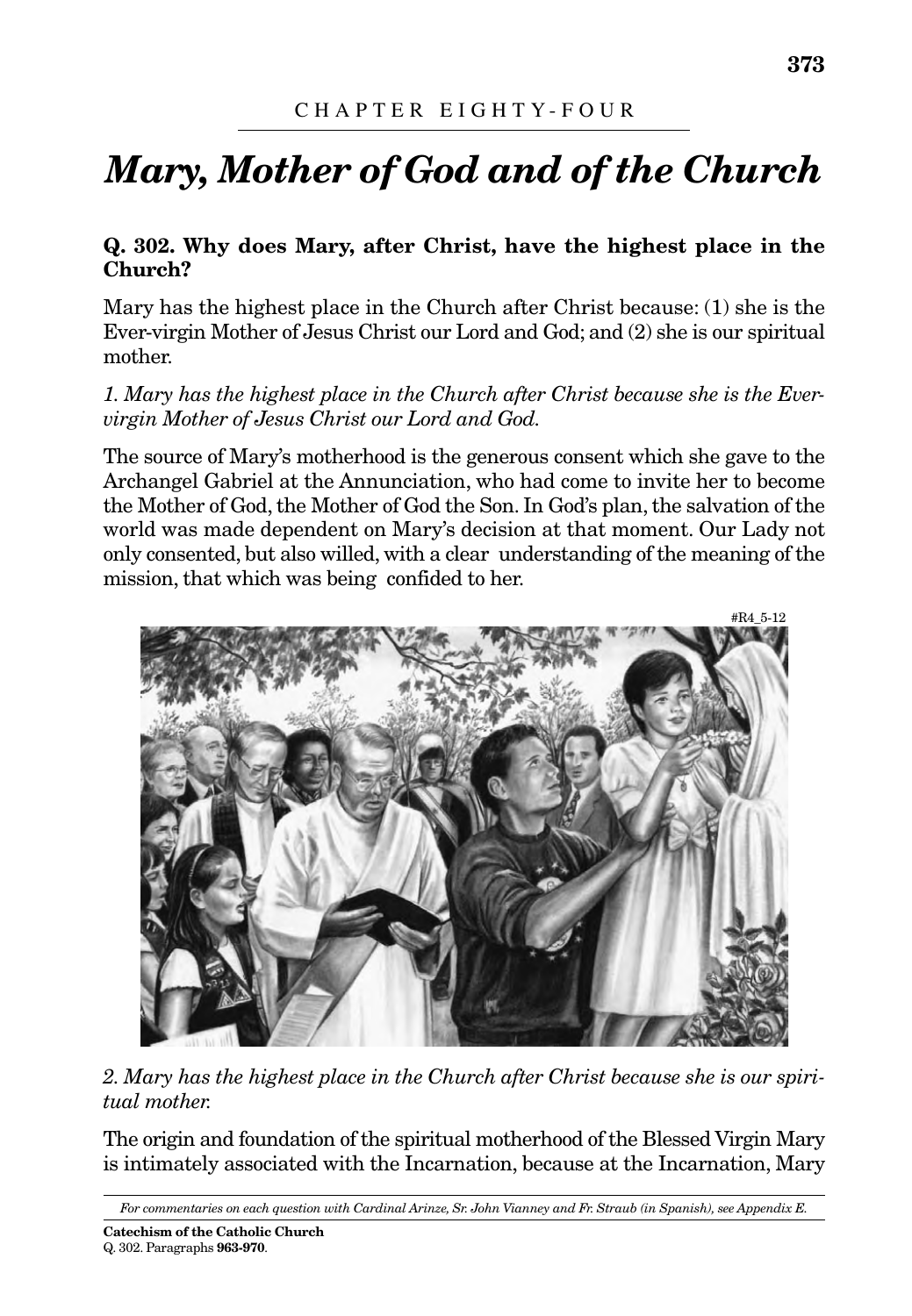gave Jesus to mankind. On Calvary, Our Lord gave us His Mother, and He assigned to her a place near to Him, yet still of a secondary order, subordinated to Him. But this place, in relation to all mankind, is all-powerful and unique. Jesus Christ, the Head Himself, has appointed her to be the mother of the Whole Christ, that is, of the Mystical Body of Christ, the Church.

#### *Sacred Scripture*

And the angel said to her, "Do not be afraid, Mary, for you have found favor with God. And behold, you will conceive in your womb and bear a son, and you shall call his name Jesus. He will be great, and will be called the Son of the Most High; and the Lord God will give to him the throne of his father David, and he will reign over the house of Jacob for ever; and of his kingdom there will be no end."...And Mary said, "Behold, I am the handmaid of the Lord; let it be to me according to your word." *Luke 1:30-33, 38*

When Jesus saw his mother, and the disciple whom he loved standing near, he said to his mother, "Woman, behold, your son!" Then he said to the disciple, "Behold, your mother!" *John 19:26-27*



#### *Catechism of the Catholic Church*

**964** Mary's role in the Church is inseparable from her union with Christ and flows directly from it."This union of the mother with the Son in the work of salvation is made manifest from the time of Christ's virginal conception up to his death";<sup>1</sup> it is made manifest above all at the hour of his Passion: "Thus the Blessed Virgin advanced in her pilgrimage of faith, and faithfully persevered in her union with her Son unto the cross.There she stood, in keeping with the divine plan, enduring with her only begotten Son the intensity of his suffering, joining herself with his sacrifice in her mother's heart, and lovingly consenting to the immolation of this victim, born of her: to be given, by the same Christ Jesus dying on the cross, as a mother to his disciple, with these words: 'Woman, behold your son.'"<sup>2</sup>

**1195** By keeping the memorials of the saints — first of all the holy Mother of God, then the apostles, the martyrs, and other saints — on fixed days of the liturgical year, the Church on earth shows that she is united with the liturgy of heaven. She gives glory to Christ for having accomplished his salvation in his glorified members; their example encourages her on her way to the Father.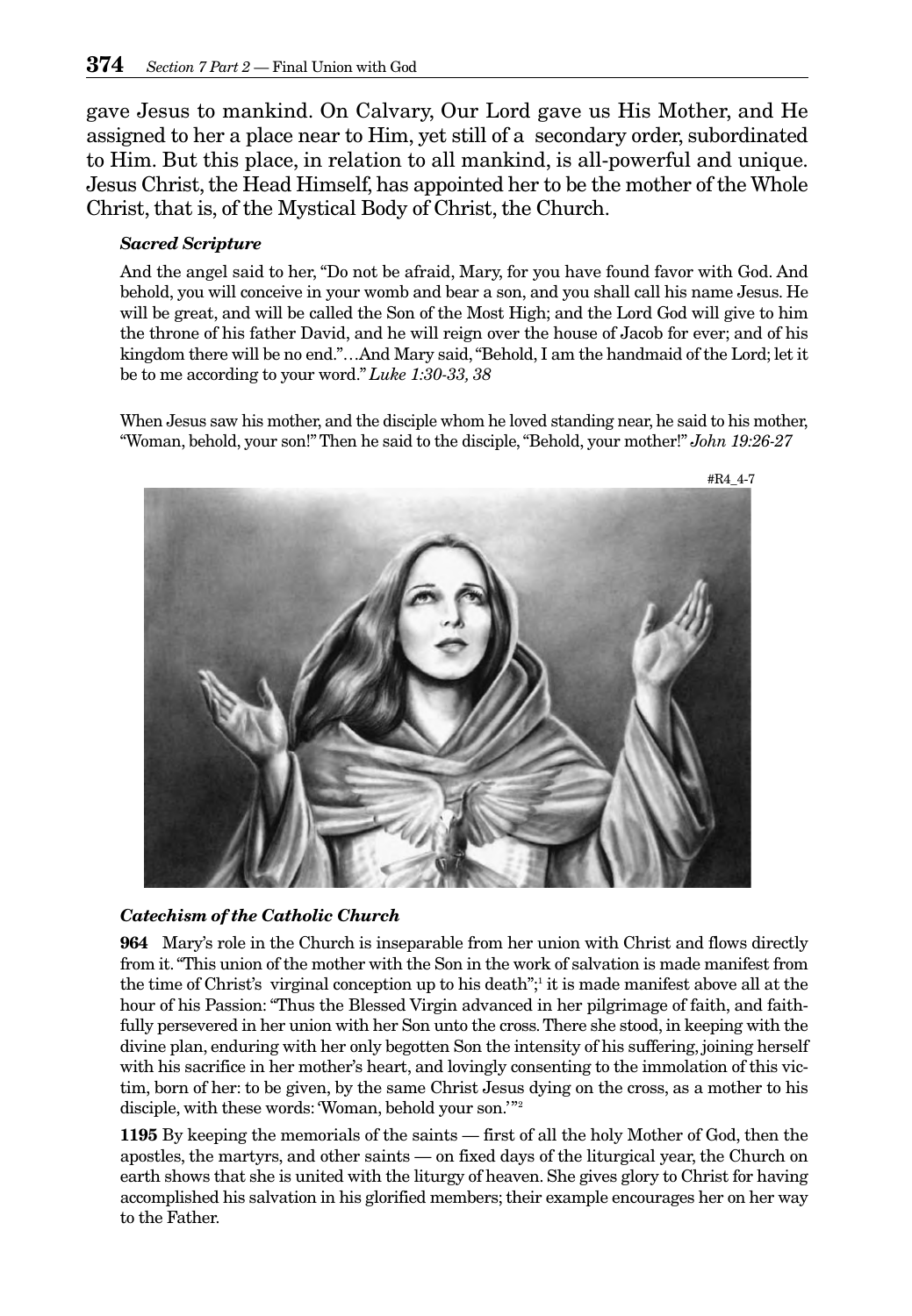#### *Splendor of Truth*

Mary is also the Mother of Mercy because it is to her that Jesus entrusts his Church and all humanity. At the foot of the Cross, when she accepts John as her son, when she asks, together with Christ, forgiveness from the Father for those who do not know what they do (cf. Lk 23:34), Mary experiences, in perfect docility to the Spirit, the richness and the universality of God's love, which opens her heart and enables it to embrace the entire human race. Thus Mary becomes Mother of each and every one of us, the Mother who obtains for us divine mercy. *(section 120)*



#### *Vatican Council II*

The Virgin Mary, who at the message of the angel received the Word of God in her heart and in her body and gave Life to the world, is acknowledged and honored as being truly the Mother of God and of the redeemer. Redeemed, in a more exalted fashion, by reason of the merits of her Son and united to him by a close and indissoluble tie, she is endowed with the high office and dignity of the Mother of the Son of God, and therefore she is also the beloved daughter of the Father and the temple of the Holy Spirit. Because of this gift of sublime grace she far surpasses all creatures, both in heaven and on earth. But, being of the race of Adam, she is at the same time also united to all those who are to be saved; indeed,"she is clearly the mother of the members of Christ... since she has by her charity joined in bringing about the birth of believers in the Church, who are members of its head." Wherefore she is hailed as pre-eminent and as a wholly unique member of the Church, and as its type and outstanding model in faith and charity. The Catholic Church taught by the Holy Spirit, honors charity. The Catholic Church taught by the Holy Spirit, honors her with the filial affection and devotion as a most beloved mother. *The Church, 53*

Mary has by grace been exalted above all angels and men to a place second only to her Son, as the most holy mother of God who was involved in the mysteries of Christ: she is rightly honored by a special cult in the Church. From the earliest times the Blessed Virgin is honored under the title of Mother of God, whose protection the faithful take refuge together in prayer in all their perils and needs.Accordingly, following the Council of Ephesus, there was a remarkable growth in the cult of the People of God towards Mary, in veneration and love, in invocation and imitation, according to her own prophetic words: "all generations shall call me blessed, because he that is mighty hath done great things to me" (Lk. 1:48).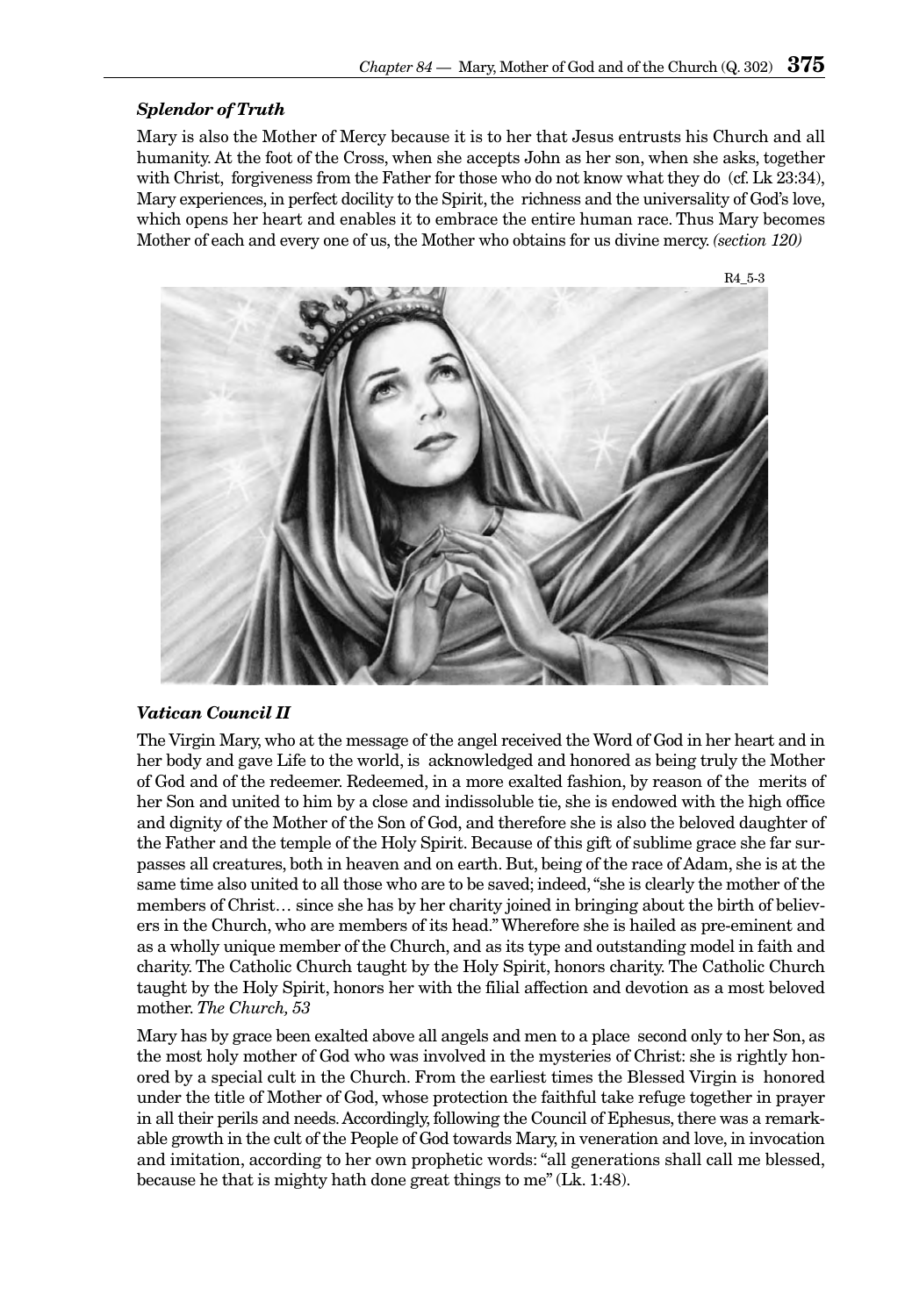This cult, as it has always existed in the Church, for all its uniqueness, differs essentially from the cult of adoration, which is offered equally to the Incarnate Word and to the Father and the Holy Spirit, and it is most favorable to it. The various forms of piety towards the Mother of God, which the Church has approved within the limits of sound and orthodox doctrine, according to the dispositions and understanding of the faithful, ensure that while the mother is honored, the Son through whom all things have their being (cf. Col. 1:15-16), and in whom it has pleased the Father that all fullness should dwell (cf. Col. 1:19) is rightly known, loved and glorified and his commandments are observed. *The Church, 66*



## *Summary Prayer*

*Mary, Mother of God, how great is the honor which was given to you at the Annunciation! Within your humble home in the little town of Nazareth, the Holy Spirit willed to perform a miracle which was the masterpiece of infinite power—the Incarnation of the Son of God.*

*With heavenly homage the angelic messenger greeted you: "Hail, full of grace, the Lord is with you!"(Luke 1:28). In all humility, you attributed this holiness to God Who was working wondrously within you.*

*When the Triune God destined and elevated you, a mortal virgin, to the dignity of the Mother of the Redeemer, the Father had to endow you with a fullness of perfection which would be suitable for such a dignity. The Son, the Eternal Wisdom of God, in choosing you for His Mother, bestowed on you a certain fullness of grace so that when you gave Christ His human nature, Christ, in a certain sense, brought you as close to God as a mere creature can come. The Holy Spirit, Who descended upon you in the Incarnation with all His fullness, conferred upon you such treasures of sanctity as would prepare you to receive the Son of God in your most pure womb.*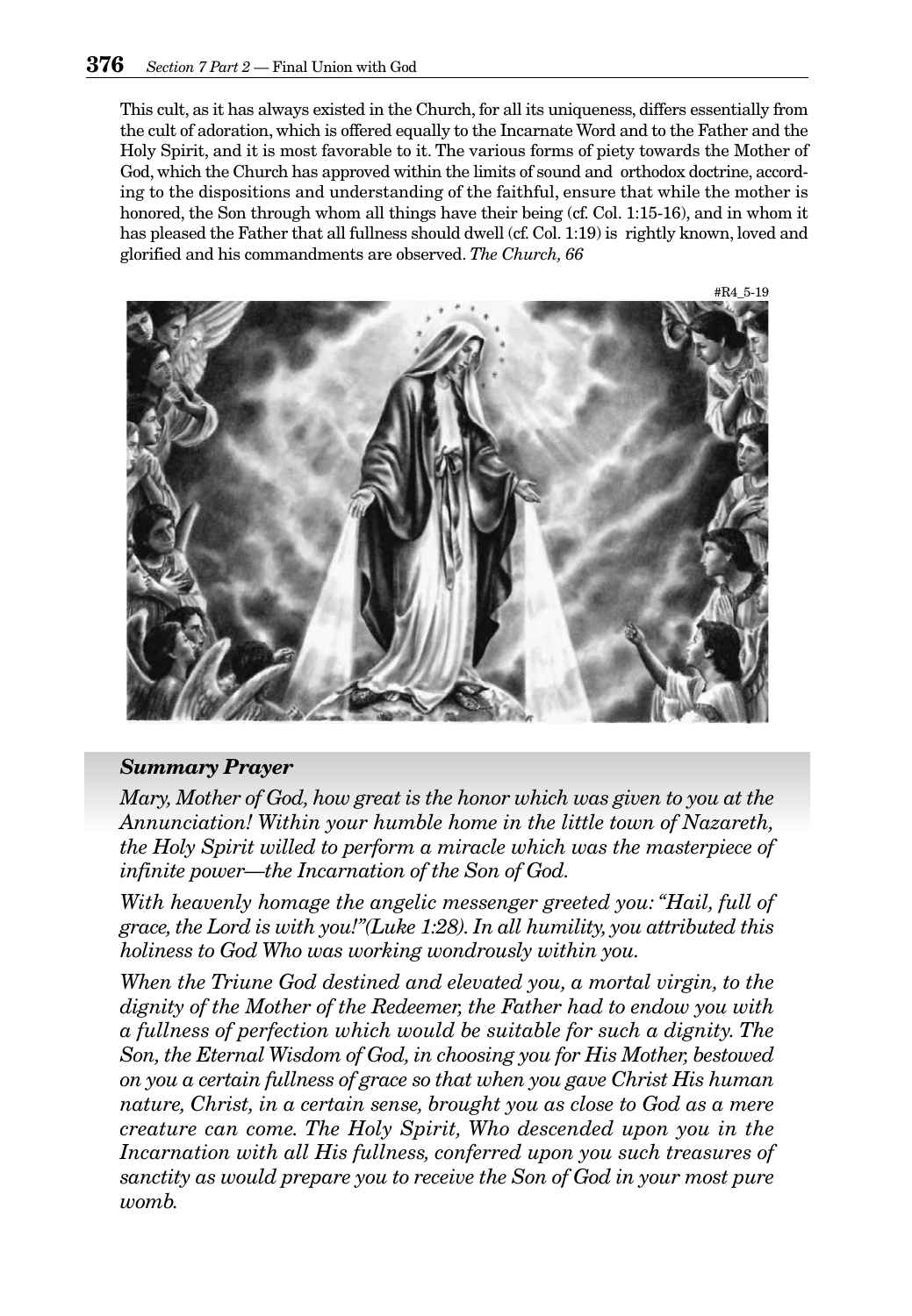*Do not forsake us, Mother of Jesus and our Mother. If we confide our salvation to your loving care and faithfully imitate your virtues, we know you will keep us in your love, both now and at the hour of our death. Amen.*

# *Doctrine • Moral • Worship Exercise* (see Appendix B for answer key)

- 1. After our Lord, Our Lady is given the highest honor in the Church. How can you explain this to others?
- 2. How do you and your family express your devotion to the Blessed Virgin Mary? How can you promote and spread devotion to Our Lady in your neighborhood, school, parish community, and workplace?
- 3. As a family, pray the Rosary and offer it for world peace and for the preservation of family unity.

# **Q. 303. What are some of the special gifts which God gave to Mary?**

Some of the special gifts which God gave to the Virgin Mary are: (1) she became the Mother of God, (2) she was preserved from all stain of original sin, and (3) she was assumed body and soul into heaven, since she had such a special place in the history of salvation.

## *1. One of the special gifts which God gave to the Virgin Mary was that she became the Mother of God.*

The Blessed Virgin Mary is the collaborator with the Divine Word and the Holy Spirit in the mighty work of the Incarnation, and she also collaborates in the essential role in the work of sanctifying souls. Her dignity as the Mother of God and as the Mother of the Church, her role as Mediatrix of All Graces, and her own perfect holiness obtain for her a place of singular importance in the sublime work of imitating Christ.

# *2.Another of the special gifts which God gave to the Virgin Mary was that she was preserved from all stain of original sin.*

In view of the merits of her Divine Son, Mary enjoyed the privilege of being preserved from all stain of original sin. From the moment of her Immaculate Conception, God willed that she should crush the head of the serpent, having decided from all eternity to make her the Mother of the Incarnate Word. The Blessed Virgin Mary was never, even for an instant, subject to the evil spirit. She remained in the state of sanctifying grace forever.

*3. Yet another of the special gifts which God gave to the Virgin Mary was that she was assumed body and soul into heaven, since she had such a special place in the history of salvation.*

At the end of her life on earth, our Blessed Lady was triumphantly assumed into heaven with her soul and body, and was crowned Queen of Heaven by her Divine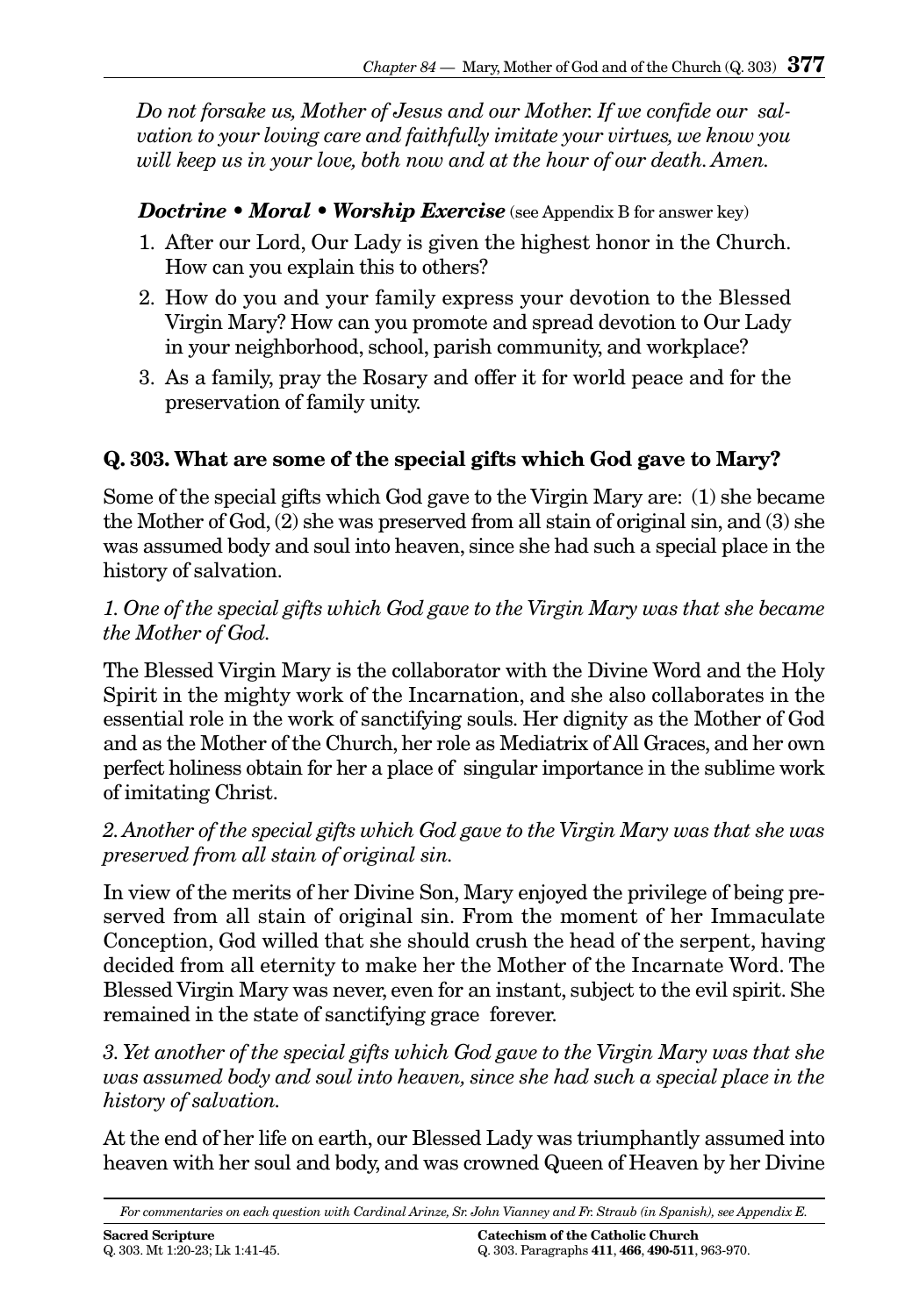Son. The dogma of the Assumption—celebrated in one of the most ancient and solemn of Mary's feasts—was infallibly defined at Rome, on November 1, 1950, by Pope Pius XII.



#### *Sacred Scripture*

And he (the angel Gabriel) came to her and said, "Hail, full of grace, the Lord is with you!"... And the angel said to her,"The Holy Spirit will come upon you, and the power of the Most High will overshadow you; therefore the child to be born will be called holy, the Son of God." *Luke 1:28, 35*

#### *Catechism of the Catholic Church*

**490** To become the mother of the Savior, Mary "was enriched by God with gifts appropriate to such a role."1 The angel Gabriel at the moment of the annunciation salutes her as "full of grace."2 In fact, in order for Mary to be able to give the free assent of her faith to the announcement of her vocation, it was necessary that she be wholly borne by God's grace.

#### *Splendor of Truth*

Mary shares our human condition, but in complete openness to the grace of God. Not having known sin, she is able to have compassion on every kind of weakness. She understands sinful man and loves him with a Mother's love. Precisely for this reason she is on the side of truth and shares the Church's burden in recalling always and to everyone the demands of morality. Nor does she permit sinful man to be deceived by those who claim to love him by justifying his sin, for she knows that the sacrifice of Christ her Son would thus be emptied of its power. No absolution offered by beguiling doctrines, even in the areas of philosophy and theology, can make man truly happy: only the Cross and the glory of the Risen Christ can grant peace to his conscience and salvation to his life. *(section 120)*

#### *Vatican Council II*

The Immaculate Virgin preserved free from all stain of original sin, was taken up body and soul into heavenly glory, when her earthly life was over, and exalted by the Lord as Queen over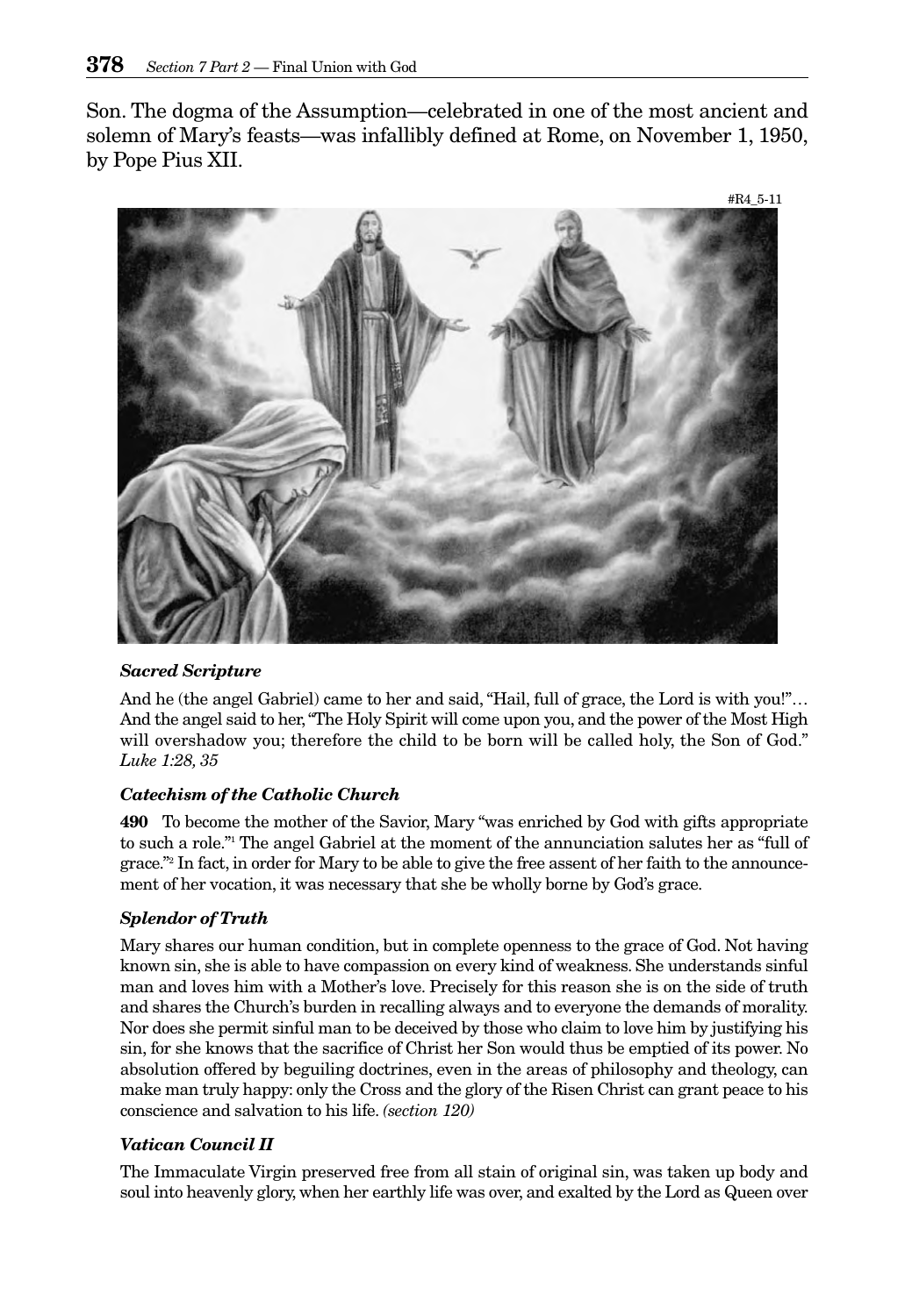all things, that she might be the more fully conformed to her Son, the Lord of lords, (cf. Apoc. 19:16) and conqueror of sin and death. *The Church, 59*

Mary's function as mother of men in no way obscures or diminishes this unique mediation of Christ, but rather shows its power. But the Blessed Virgin's salutary influence on men originates not in any inner necessity but in the disposition of God. It flows forth from the superabundance of the merits of Christ, rests on his mediation, depends entirely on it and draws all its power from it. It does not hinder in any way the immediate union of the faithful with Christ but on the contrary fosters it. *The Church, 60*

This motherhood of Mary in the order of grace continues uninterruptedly from the consent which she loyally gave at the Annunciation and which she sustained without wavering beneath the cross, until the eternal fulfillment of all the elect. Taken up to heaven she did not lay aside this saving office but by her manifold intercession continues to bring us gifts of eternal salvation. By her maternal charity, she cares for the brethren of her Son, who still journey on earth surrounded by dangers and difficulties, until they are led into their blessed home. Therefore the Blessed Virgin is invoked in the Church under the titles of Advocate, Helper, Benefactress, and Mediatrix. *The Church, 62*



## **Q. 304. What is the wish of the Catholic Church concerning devotion to Mary?**

The Catholic Church encourages that special veneration be given to Mary. This honor is due to her as Mother of Christ, as Mother of the Church, and as our spiritual Mother. This veneration is to be shown to others by word and example.

Pope Paul VI solemnly brought the third session of Vatican Council II to a close on November 21, 1964, in the presence of the entire body of the Church's bishops, with the following words: "For the glory of the Virgin Mary and for our own con-

*For commentaries on each question with Cardinal Arinze, Sr. John Vianney and Fr. Straub (in Spanish), see Appendix E.*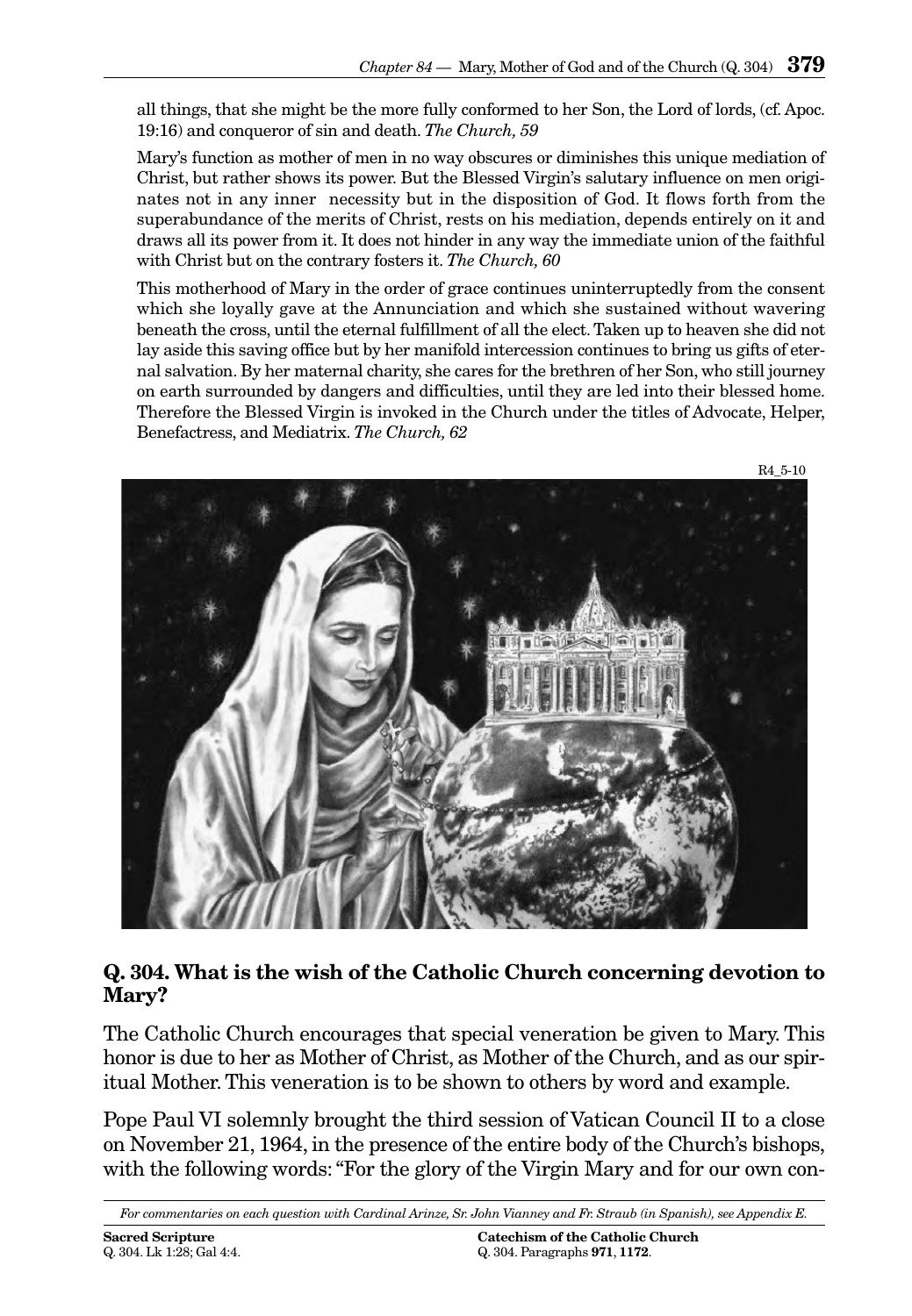solation, we proclaim Mary the Mother of the Church, that is, of the whole People of God, of the faithful as well as of the pastors, and we wish that through this title the Mother of God should be still more honored and invoked by the entire Christian people."

Pope John Paul II, in his homily in Washington, D.C., on October 6, 1979, said to the American people and to the world:

"Mary is not only the Mother of God, she is the Mother of the Church as well. In every stage of the march through history, the Church has benefited from the prayer and protection of the Virgin Mary. Holy Scripture and the experience of the faithful see the Mother of God as the one who, in a very special way, is united with the Church at the most difficult moments in its history, when attacks on the Church become most threatening. Precisely in periods when Christ, and therefore His Church, provokes premeditated contradiction, Mary appears particularly close to the Church, because for her the Church is always her beloved Christ.

"I, therefore, exhort you in Christ Jesus, to continue to look to Mary as the model of the Church, as the best example of the discipleship of Christ.

"Learn from her to be always faithful, to trust that God's word to you will be fulfilled, and that nothing is impossible with God.

"Turn to Mary frequently in your prayers 'for never was it known that anyone who fled to her protection, implored her help or sought her intercession was left unaided.'

"As a great sign that has appeared in the heavens, Mary guides and sustains us on our pilgrim way, urging us on to 'the victory that overcomes the world, our faith' (cf. Revelation 12:1; 1 John 5:4)."

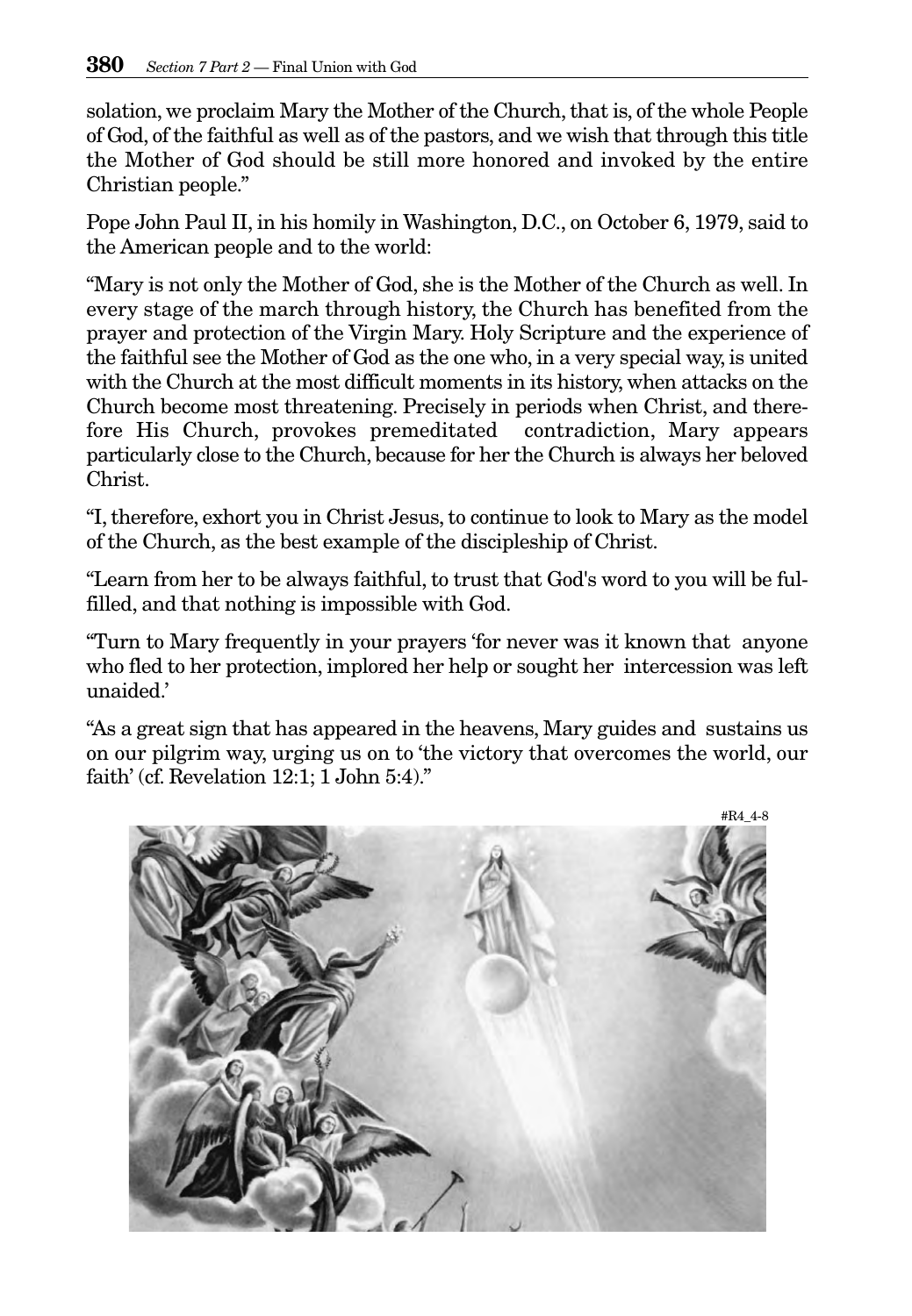#### *Sacred Scripture*

And the angel said to her, "Do not be afraid, Mary, for you have found favor with God"… And Mary said, "Behold, I am the handmaid of the Lord; let it be to me according to your word"… When Elizabeth heard the greeting of Mary, the babe leaped in her womb; and Elizabeth was filled with the Holy Spirit and she exclaimed with a loud cry, "Blessed are you among women, and blessed is the fruit of your womb"… And Mary said, "My soul magnifies the Lord, and my spirit rejoices in God my Savior, for he has regarded the low estate of his handmaiden. For behold, henceforth all generations will call me blessed; for he who is mighty has done great things for me, and holy is his name." *Luke 1:30, 38, 41-42, 46-49*

There was a marriage at Cana in Galilee, and the mother of Jesus was there; Jesus also was invited to the marriage, with the disciples.When the wine failed, the mother of Jesus said to him, "They have no wine," and Jesus said to her, "O woman, what have you to do with me? My hour has not yet come." His mother said to the servants, "Do whatever he tells you." *John 2:1-5*

And a great portent appeared in heaven, a woman clothed with the sun, with the moon under her feet, and on her head a crown of twelve stars… Then the dragon was angry with the woman, and went off to make war on the rest of her offspring, on those who keep the commandments of God and bear testimony to Jesus. *Revelation 12:1, 17*

#### *Catechism of the Catholic Church*

**971** "*All generations will call me blessed*": "The Church's devotion to the Blessed Virgin is intrinsic to Christian worship."1 The Church rightly honors "the Blessed Virgin with special devotion. From the most ancient times the Blessed Virgin has been honored with the title of 'Mother of God,' to whose protection the faithful fly in all their dangers and needs….This very special devotion…differs essentially from the adoration which is given to the incarnate Word and equally to the Father and the Holy Spirit, and greatly fosters this adoration."<sup>2</sup> The liturgical feasts dedicated to the Mother of God and Marian prayer, such as the rosary, an "epitome of the whole Gospel," express this devotion to the Virgin Mary.3

#### *Splendor of Truth*

Let us entrust ourselves, the sufferings and joys of our life, the moral life of believers and people of good will, and the research of moralists, to Mary, Mother of God and Mother of Mercy.

Mary is the Mother of Mercy because her Son, Jesus Christ, was sent by the Father as the revelation of God's mercy (cf. Jn 3:16-18). Christ came not to condemn but to forgive, to show mercy (cf. Mt 9:13). *(section 118)*

Mary is the radiant sign and inviting model of the moral life… Mary lived and exercised her freedom precisely by giving herself to God and accepting God's gift within herself. Until the time of his birth, she sheltered in her womb the Son of God who became man; she raised him and enabled him to grow, and she accompanied him in that supreme act of freedom which is the complete sacrifice of his own life. By the gift of herself, Mary entered fully into the plan of God who gives himself to the world. By accepting and pondering in her heart events which she did not always understand (cf. Lk 2:19), she became the model of all those who hear the word of God and keep it (cf. Lk 11:28), and merited the title of "Seat of Wisdom." This Wisdom is Jesus Christ himself, the Eternal Word of God, who perfectly reveals and accomplishes the will of the Father (cf. Heb 10:5-10). Mary invites everyone to accept this Wisdom. To us too she addresses the command she gave to the servants at Cana in Galilee during the marriage feast: "Do whatever he tells you" (Jn 2:5). (*section 120)*

#### *Vatican Council II*

And now, assumed into heaven, "her motherly love keeps her attentive to her Son's brothers, still on pilgrimage amid the dangers and difficulties of life, until they arrive at the happiness of the fatherland." Everyone should have a genuine devotion to her and entrust his life to her motherly care. *Lay People, 4*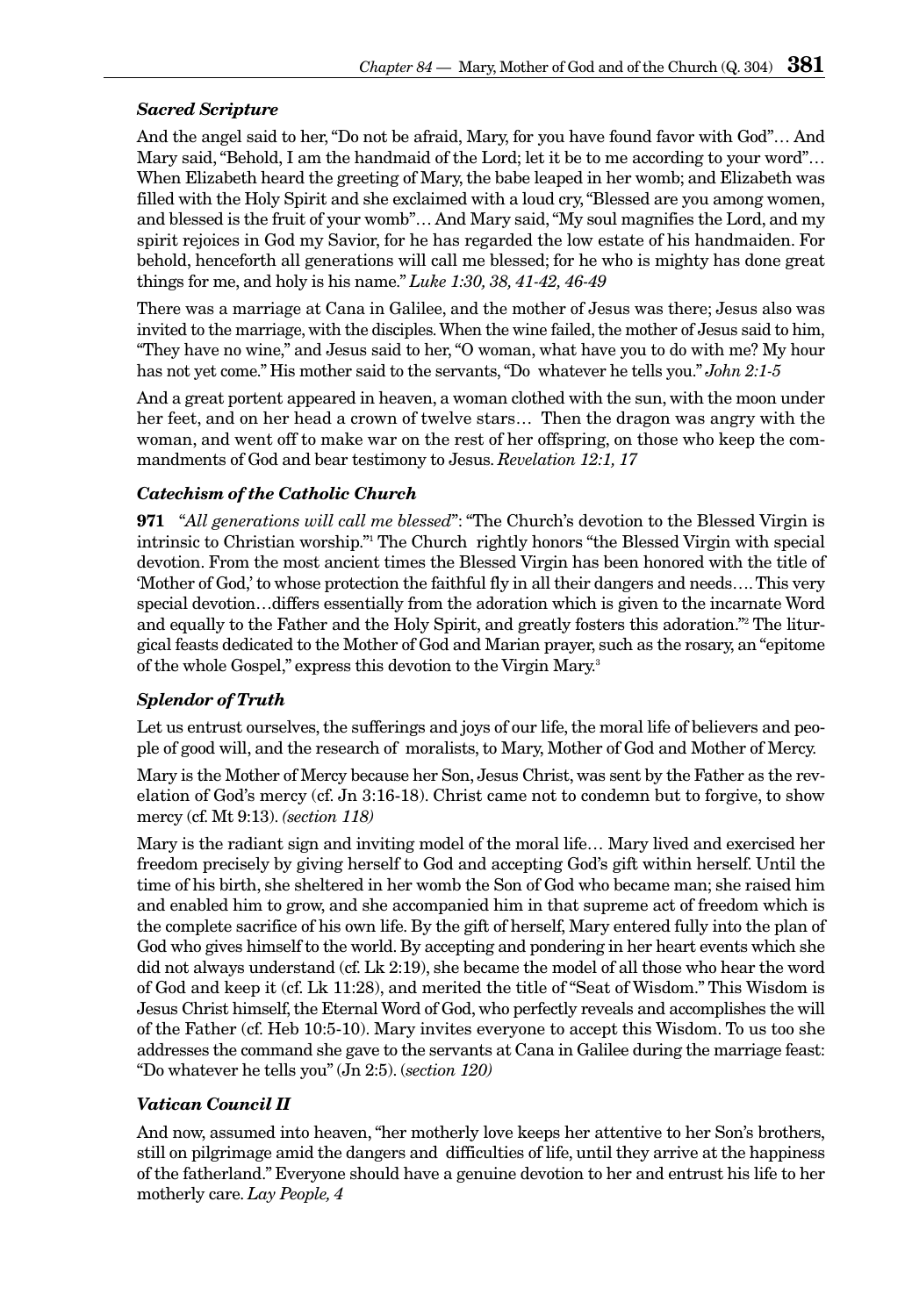In celebrating this annual cycle of the mysteries of Christ, Holy Church honors the Blessed Mary, Mother of God, with a special love. She is inseparably linked with her son's saving work. In her the Church admires and exalts the most excellent fruit of redemption, and joyfully contemplates, as in a faultless image, that which she herself desires and hopes wholly to be. *Sacred Liturgy, 103*



## *Doctrine • Moral • Worship Exercise* (see Appendix B for answer key)

- 1. The Blessed Virgin Mary received from God some special gifts and privileges which obtained for her a special place in the history of salvation. What are some of these gifts and privileges?
- 2. Think of some of Our Lady's virtues. In your daily life, how can you and your family imitate her perfect example of following Christ? Draw up a plan to imitate her virtues in a systematic way. For example, one month you could focus on her humility, another month on her love and concern for others, and so on.
- 3. Memorize and reflect on several important Scriptures pertaining to Mary. In prayer, thank God for the great gift of His Blessed Mother. Entrust yourself and your family to her maternal care, especially by praying the Rosary daily and meditating on its profound mysteries.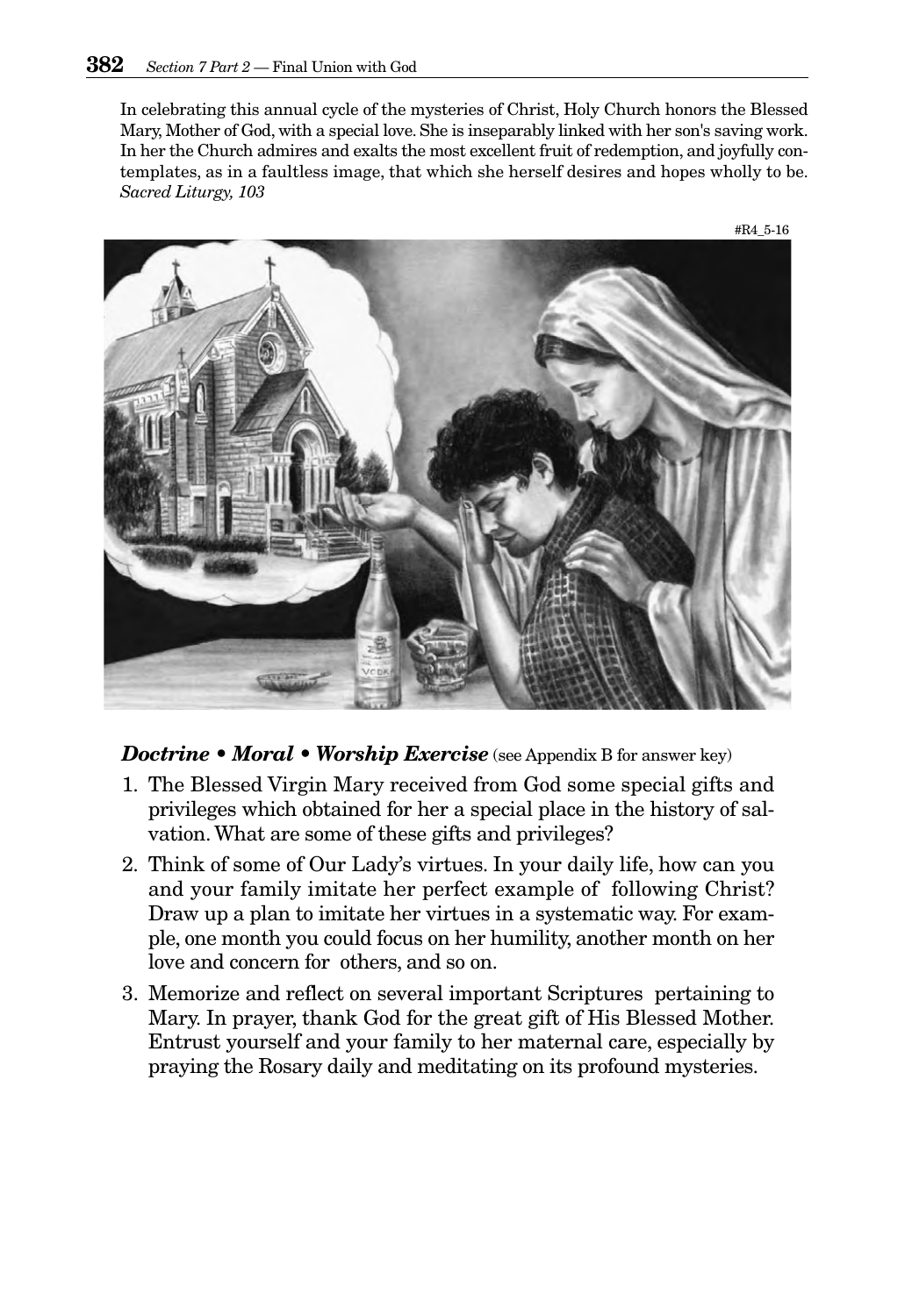## *Chapter Summary Prayer*

*Most Holy and Immaculate Virgin Mary, our loving Mother, the powerful Help of Christians, and Mother of the Church, we dedicate ourselves entirely to your love and to your devoted service. We consecrate to you our minds with their thoughts, our hearts with their affections, our bodies with their senses and all their powers, and we promise always to work for the greater glory of God and the salvation of souls.*

*Most glorious Virgin, since you have always been the Help of Christians and Mother of the Church, pray for us and continue to show yourself as a Mother to us, especially in these times. Humble the enemies of our religion and make their wicked designs ineffective. Bless and protect our Holy Father, the Pope. Enlighten and strengthen the bishops and priests and keep them always united and obedient to the Pope, our infallible teacher. Preserve incautious youth from godlessness and vice. Promote holy vocations and increase the number of priests so that, through them, the reign of Jesus Christ may be preserved among us and may extend throughout the earth.*

*We beg you, dearest Mother, look with eyes of pity upon youth who are exposed to so many dangers, and upon poor sinners and the dying.*

*Great Mother of God, Mother of the Church, we also pray for ourselves. Teach us to reproduce in ourselves your virtues, particularly your faith, hope, love and humility, so that in our behavior, by our words and example, though we live in the midst of the world, we may imitate as far as possible your divine Son, Jesus, and may make you known and loved. Grant that the remembrance of your love for your children may so strengthen us as to make us victorious over the enemies of our souls in life and death, so that we may be united with you forever in heaven. Amen.*

## **Family Wisdom Library: Chapter 84**

*See Appendix A for more references.*

## **Q. 302. Why does Mary, after Christ, have the highest place in the Church?** *Gospel of Life*, John Paul II, sect. 103;

*Lumen Gentium (Dogmatic Constitution on the Church)*, *Vatican II,* sect. 52-67; *Mother of the Redeemer*, John Paul II, sect. 20-24, 42; *On the Dignity and Vocation of Women*, John Paul II, sect. 3-4, 27, 29; *On the Hundredth Anniversary of Rerum Novarum*, John Paul II, sect. 49; *On Social Concern*, John Paul II, sect. 49; *Redeemer of Man*, John Paul II, sect. 22.

**Q. 303. What are some of the special gifts which God gave to Mary?** *Gospel of Life*, John Paul II, sect. 103; *Lumen Gentium (Dogmatic Constitution on the Church)*, *Vatican II,* sect. 53, 56, 58, 63, 65; *Mother of the Redeemer*, John Paul II, sect. 10, 20-25, 38-41; *On the Dignity and Vocation of Women*, John Paul II, sect. 3-4, 27; *Redeemer of Man*, John Paul II, sect. 22; *Rich in Mercy*, John Paul II, sect. 9.

**Q. 304. What is the wish of the Catholic Church concerning devotion to Mary?** *Lumen Gentium (Dogmatic Constitution on the Church)*, *Vatican II,* sect. 54, 66, 67; *Mother of the Redeemer*, John Paul II, sect. 22; *Redeemer of Man*, John Paul II, sect. 22.